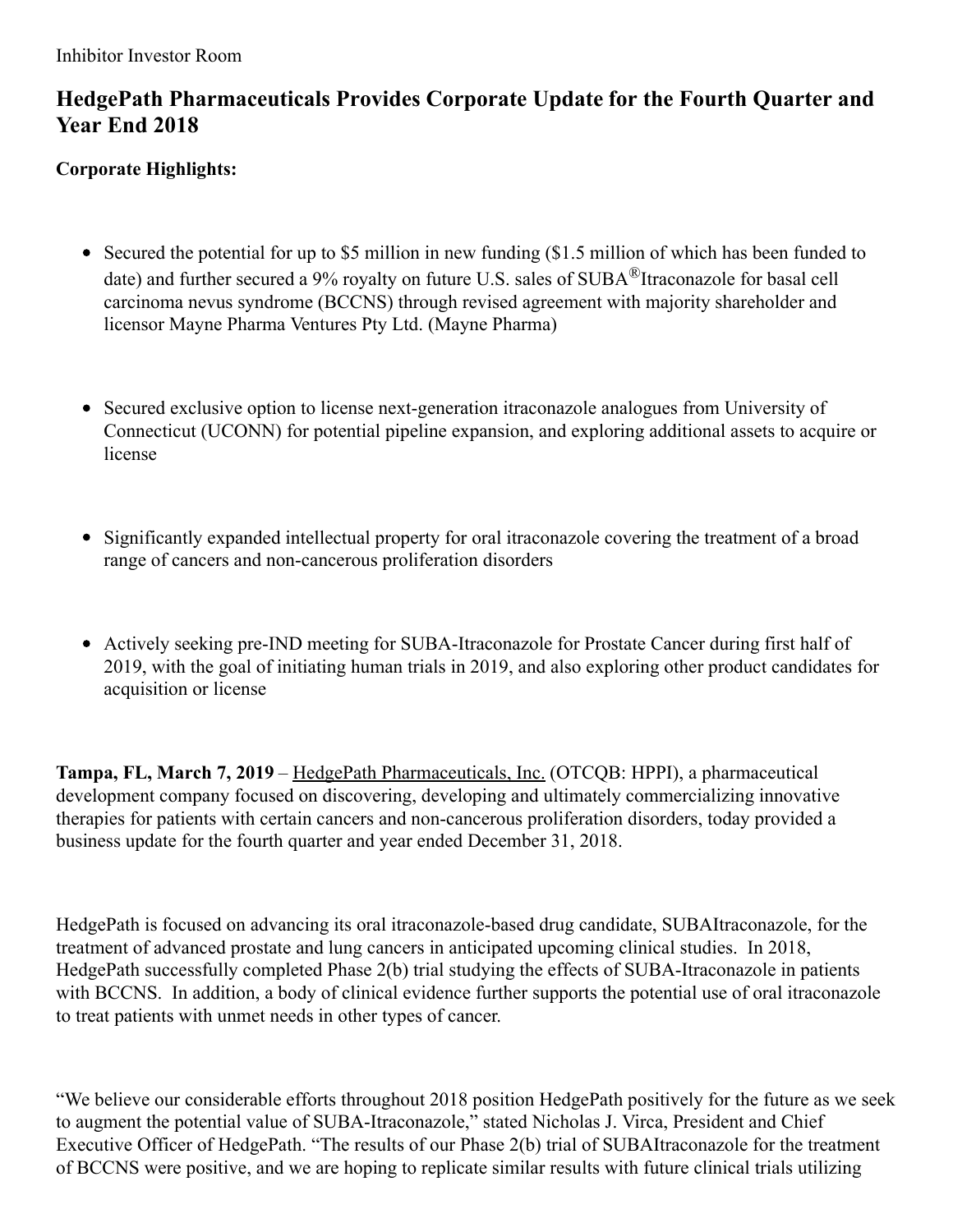"As previously announced, in September 2018, the FDA unexpectedly required additional efficacy and safety data and analyses to support our new drug application (NDA) for SUBAItraconazole for BCCNS. As a result of this guidance, and due to pending contractual deadlines under our existing supply and license agreement with our majority stockholder Mayne Pharma, we agreed with Mayne Pharma to revise our agreement such that Mayne Pharma assumed responsibility for the further development of SUBA-Itraconazole for BCCNS at its cost in exchange for various economic and other considerations that enable HedgePath to focus on advancing SUBA-Itraconazole in a focused field of additional indications where oral itraconazole has shown clinical efficacy. We believe the opportunities we're now pursuing with SUBAItraconazole in advanced prostate and lung cancer represent a pathway toward accelerated development and potential approval, which should translate to enhanced value for patients with unmet needs as well as for our shareholders."

"We expect to hold a pre-IND meeting with the FDA in the second quarter of 2019 and, subject to FDA clearance, our plan is to initiate a Phase 2(b) clinical study for SUBA-Itraconazole in men with metastatic, castration-resistant prostate cancer before the year's end," said Mr. Virca. "In addition, we plan to advance SUBA-Itraconazole into a clinical program for patients with advanced non-squamous non-small cell lung cancer in 2020. Physician-led Phase 2 studies of oral itraconazole in these patient populations demonstrated significant efficacy signals, including progression-free survival and overall survival, giving us confidence that our SUBA-Itraconazole formulation may have a meaningful impact when dosed in addition to standard of care chemotherapy. As in BCCNS, we expect to benefit from the FDA's accelerated 505(b)(2) regulatory pathway for our prostate and lung cancer programs, as well as other potential incentive programs such as Breakthrough Therapy Designation or FDA Fast Track if our clinical data support it. Importantly, under our revised agreement with Mayne Pharma, our development programs for SUBA-Itraconazole in prostate and lung cancer and other licensed indications do not have early termination provisions for not achieving specific development targets as was previously the case for the SUBA-Itraconazole BCCNS Program."

Mr. Virca concluded, "We believe HedgePath is poised to achieve important milestones in 2019 and beyond as we continue to advance our clinical pipeline along its trajectory. The expansion of our intellectual property portfolio in 2018 to cover oral itraconazole for the treatment of a range of different cancers and cell proliferative diseases enables us to maximize the value of our core platform, and in parallel, we are exploring ways to expand our product candidate portfolio and add value to our company by evaluating additional assets to acquire or license. For example, we're currently conducting pre-clinical studies using next-generation itraconazole analogues through our exclusive option agreement with UCONN and will continue to evaluate additional assets opportunistically with a focus on innovative therapeutics that address unmet needs and orphan indications. Finally, with the support of Mayne Pharma, one of our corporate finance goals is to uplist HedgePath's stock to a national stock exchange, which we believe would enhance our visibility among professional biotech investors and support our corporate initiatives."

## **Financial Highlights:**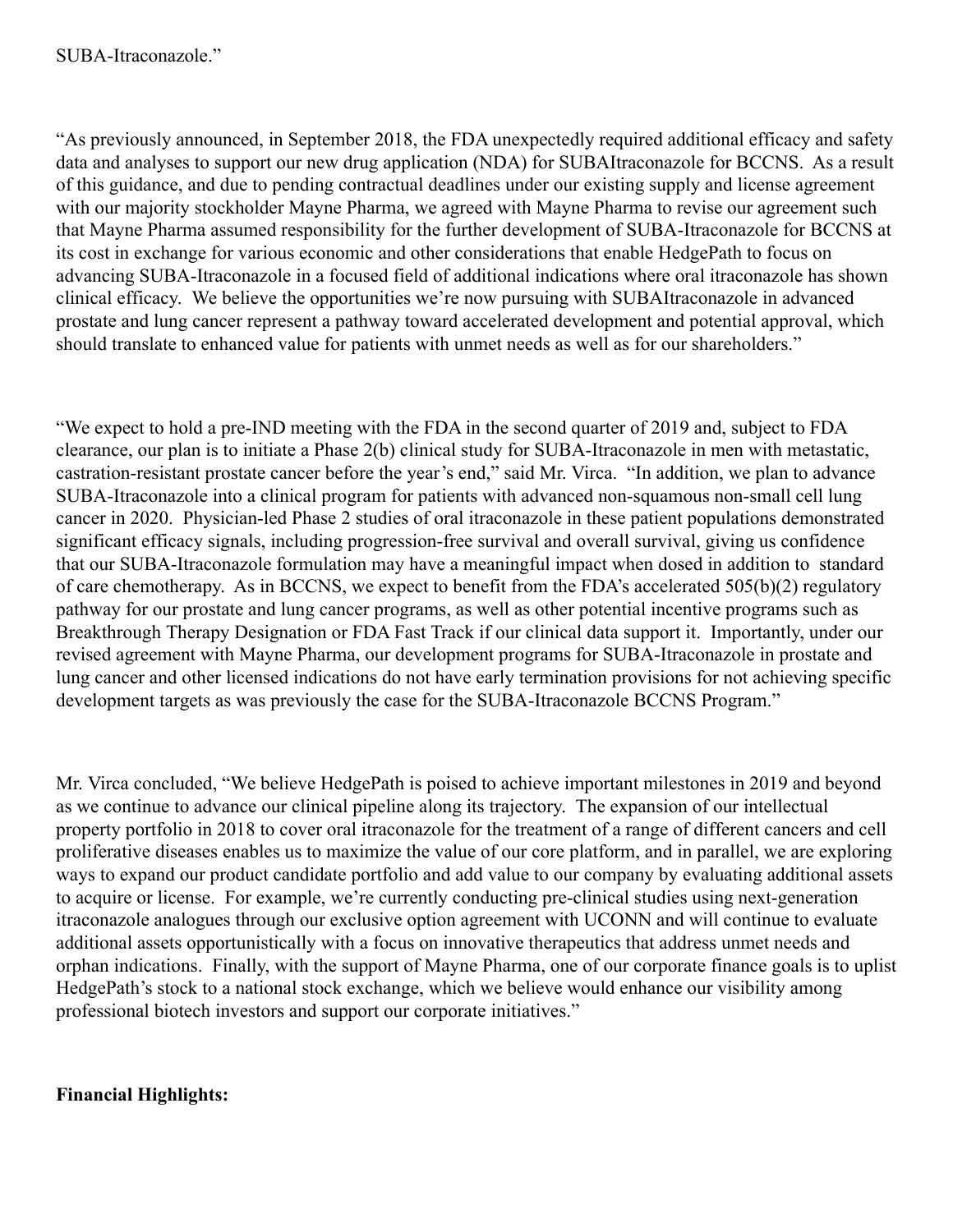On December 17, 2018, HedgePath announced that it had entered into a revised Supply and License Agreement with Mayne Pharma. In consideration of the transfer to Mayne Pharma of the SUBA-Itraconazole BCCNS clinical data and regulatory rights, HedgePath will receive a 9% royalty on future net sales of SUBA-Itraconazole BCCNS in the U.S. (subject to FDA approval and deductions for HedgePath's continuing access to certain third party patents), as well as \$3 million in non-dilutive funding, structured in stages as a discounted advance on the such future 9% royalties. In addition, HedgePath will have the right to receive, in its discretion, up to \$2 million in added royalty advances should HedgePath secure \$3 million in new funding from third parties by June 30, 2021. Also, Mayne Pharma agreed to amend the terms of its existing Series B Convertible Preferred Stock to remove a redemption right of Mayne Pharma related to such securities, allowing HedgePath to fully classify such preferred stock as equity on its balance sheet at December 31, 2018.

As of December 31, 2018, HedgePath had cash and cash equivalents of \$1.1 million. Net loss for year ended December 31, 2018 was \$4.6 million, or \$0.01 per basic and diluted share, compared to a net loss of \$5.1 million, or \$0.01 per basic and diluted share, for the same period in 2017.

Additional details regarding HedgePath's results of operations, business and related risk factors can be found in the company's Annual Report on Form 10-K for the fiscal year ended December 31, 2018, which is being filed with the SEC today.

#### **About HedgePath Pharmaceuticals, Inc.**

HedgePath is a pharmaceutical development company focused on discovering, developing and ultimately commercializing innovative therapies for patients with certain cancers and noncancerous proliferation disorders. The Company's initial focus is to advance its oral itraconazolebased technology, SUBA-Itraconazole, for the treatment of prostate and lung cancers, utilizing the FDA's accelerated 505(b)(2) regulatory pathway. SUBA-Itraconazole is a patented oral formulation of the anti-fungal drug itraconazole that is designed for significantly improved oral bioavailability, enabling a lower effective dose and a more predictable clinical response. HedgePath's lead programs are clinically de-risked with proven bioavailability, safety and antitumor efficacy, and HedgePath intends to initiate a Phase 2(b) clinical study in patients with advanced castration-resistant prostate cancer by the end of 2019, subject to IND clearance by the FDA.

#### **Cautionary Note Regarding Forward Looking Statements**

This press release and any statements of representatives and partners of HedgePath Pharmaceuticals, Inc. (the "Company") related thereto contain, or may contain, among other things, certain "forward-looking statements" within the meaning of the Private Securities Litigation Reform Act of 1995. Such forwardlooking statements involve significant risks and uncertainties. Such statements may include, without limitation, statements with respect to the Company's plans, objectives, projections, expectations and intentions and other statements identified by words such as "projects," "may," "will," "could," "would,"